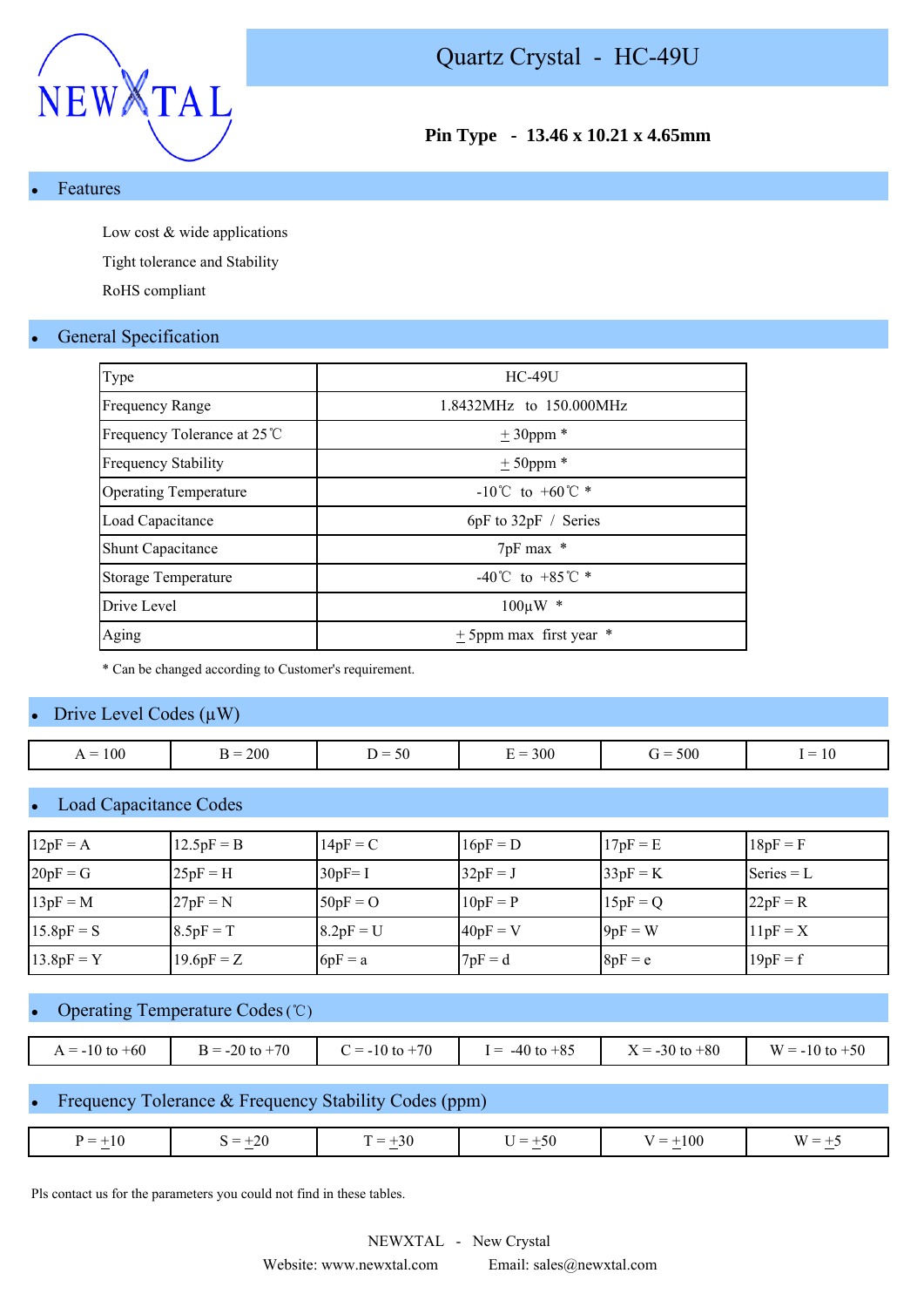# Quartz Crystal - HC-49U

# Frequency Stability vs. Operating Temperature

|                                   | $\pm 10$ ppm           | ± 20 ppm                   | $\pm 30$ ppm            | $± 50$ ppm  | $\pm 100$ ppm |
|-----------------------------------|------------------------|----------------------------|-------------------------|-------------|---------------|
| $-10^{\circ}$ C - $+60^{\circ}$ C | $(\bullet)$            | $(\,\boldsymbol{\cdot}\,)$ |                         | ( • ا       | $\cdot$       |
| $-10^{\circ}$ C - $+70^{\circ}$ C | $(\boldsymbol{\cdot})$ | $(\,\boldsymbol{\cdot}\,)$ |                         | $(\bullet)$ | $(\cdot)$     |
| $-20^{\circ}$ C - $+70^{\circ}$ C | $(\cdot)$              | $(\,\boldsymbol{\cdot}\,)$ |                         |             | $(\cdot)$     |
| $-40^{\circ}$ C - $+85^{\circ}$ C |                        |                            | $\lceil \bullet \rceil$ |             | $(\cdot)$     |

⊙ Available ● Standard

# ESR (Series Resistance Rs) vs Standard Frequency, Vibration Mode & Codes

| Frequency Range    | <b>ESR Max</b> | Code | Vibration Mode | Code |
|--------------------|----------------|------|----------------|------|
| (MHz)              | $(\Omega)$     |      |                |      |
| $1.8432 - 2.300$   | 500            | 3    | AT Fund        | A    |
| $2.3001 - 3.000$   | 400            | 2    | AT Fund        | A    |
| $3.0001 - 4.000$   | 90             | 6    | AT Fund        | A    |
| $4.0001 - 5.000$   | 90             | 5    | AT Fund        | A    |
| $5.0001 - 8.000$   | 60             | 4    | AT Fund        | A    |
| $8.0001 - 40.00$   | 30             | 6    | AT Fund        | A    |
| 24.000 - 80.000    | 50             | 2    | 3rd OT         | a3   |
| $80.000 - 150.000$ | 100            | h    | 5th OT         | a5   |

#### • Marking

#### **Frequency + M (MHz) + Date code ( Year Code + Month Code )**

#### **NEWXTAL (Company brand)**

Year Code:

| 2001 | 2002 | 2003 | 2004 | 2005 | 2006 | 2007 | 2008 | 2009 | 2010 | 2011 | 2012           |
|------|------|------|------|------|------|------|------|------|------|------|----------------|
|      |      |      |      |      |      |      |      |      |      |      | $\overline{ }$ |

Month Code:

| Jan | Feb | March | $\cdot$ .<br>__<br>April | May                           | June | July | Aug<br>ັ | $\sim$<br>Sept | Oct | $\sim$ $\sim$<br><b>Nov</b> | Dec |
|-----|-----|-------|--------------------------|-------------------------------|------|------|----------|----------------|-----|-----------------------------|-----|
| . . |     |       | ∸                        | $\overline{\phantom{0}}$<br>∸ |      |      | . .      |                |     | $\overline{1}$              |     |

**For Example:**

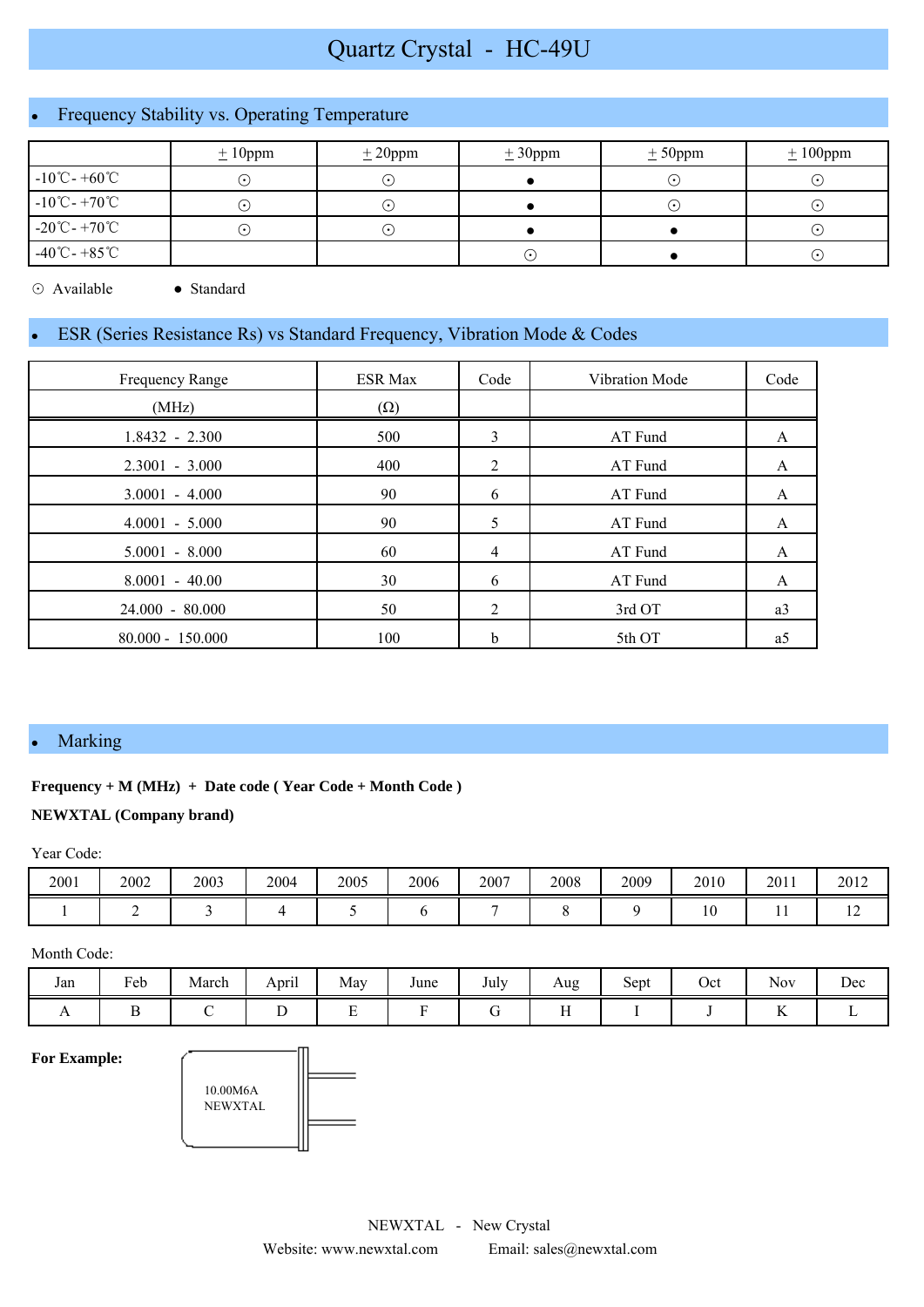# Quartz Crystal - HC-49U

# Ordering Information

| Drive Level | Load<br>Capacitance | Operating<br>Temperature | Frequency<br>Tolerance | Frequency<br>Stability | <b>ESR</b> | Type         | Vibration<br>Mode | Frequency | Lead-free | Packing    |
|-------------|---------------------|--------------------------|------------------------|------------------------|------------|--------------|-------------------|-----------|-----------|------------|
| $(\mu W)$   | (pF)                | $(\degree C)$            | (ppm)                  | (ppm)                  | $(\Omega)$ |              |                   | (MHz)     |           |            |
| See Tables  |                     |                          |                        |                        |            | $A = HC-49U$ | See Table         | xx.xxxM   | LF        | Blank=bulk |
| 100         | 20                  | $-10$ to $+60$           | $\pm 30$               | ±50                    | 30         |              | AT Fund           |           | Lead-free |            |
| Α           | G                   | Α                        | т                      | U                      | 7          | А            | А                 |           | LF        |            |

#### **For Example: AGATU7AA-10.000MLF**

# • Dimensions



in mm